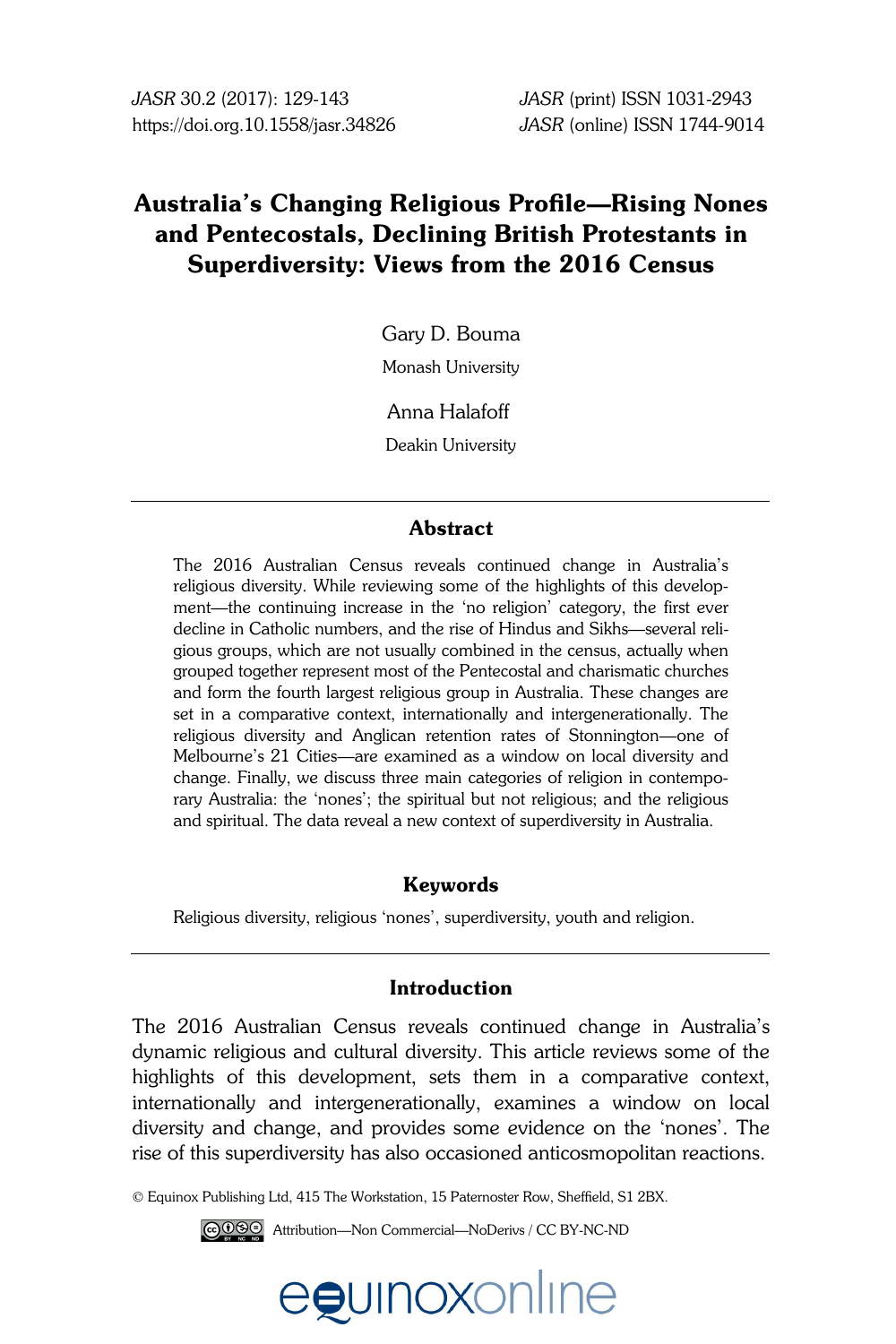We apply Steven Vertovec's (2007) term superdiversity to the Australian context given that, similar to what he observed in the UK in the late 2000s, policy, public understanding and research do not in many cases adequately reflect the lived reality of Australia's ethnic diversity.<br>The studies of the studies of the studies of the studies of the studies of the studies of the studies of the studies This diversity is a result of new waves of migration, and the complex interplay of additional factors including religion, language, age, gender, interplay of additional factors including religion, language, age, gender, spatial distribution, immigration status, occupation, and access to services, which shape the composition and trajectories of these communities and power dynamics within and between groups. In this paper we focus mainly on religion, age and new patterns of inclusion and prejudice in twenty-first-century Australian society. **Initial submissions**  Submission of articles to *Sociolinguistic Studies* should normally be done via the

#### Australia's Changing Religious Profile  $\mathcal{L}$  who are unable to use this website for one submission showled contact the submission showled contact the submission showled contact the submission showled contact the submission showled contact the submission sho

An analysis of religious and spiritual life in Australia best begins with reference to Indigenous peoples—the Aboriginal and Torres Strait Islander groups—who have over 50,000 years of history. Indigenous peoples spoke more than 250 languages and 600 dialects. They have peoples spoke more than 250 languages and 600 dialects. They have and continue to produce and reproduce richly diverse cultures with many societies, nations and religions (Bell 2009; Carey 1996, 2009). From this it becomes clear that religious linguistic and cultural diversity is part of the deep history of this land now called Australia. Religious and cultural diversity are and have been for tens of thousands of years in this sense "The submit of the continent. According to the 2016 census, 1.9% of Australians identify as Indigenous Aboriginal or Torres Strait Islanders. **Review process** opies spoke more man 200 languages and 000 dialects. They have

It should also be noted that contact between Australian Indigenous communities and Sulawesi and Chinese traders predates British settlement. Moreover, in the nineteenth century, before the introduction of the Immigration Restriction Act 1901—popularly known as the White Australia s<br>Policy—Australia was more diverse culturally and religiously than in rolley Trashalla was more alverse ealtering and religiously than in lims, Hindus and Sikhs, who worked in the goldfields, cotton and sugar plantations, or as pearl fishers or camel drivers (Croucher 1989; Ganter 2008). bsequent decades, and included Taoisis, Confucians, Buddinsis, Mus

Data on Indigenous religious identification is not yet available from the 2016 census at the time of writing. According to Associate Professor John Boro census at the time of whiting. I recording to resociate I refessor comm<br>Bradley, an Anthropologist at Monash University's Indigenous Studies Centre (private communication 2017), Australian Indigenous people are being very open and free in their negotiation of the religious and spiritual space, rather like other Australians. According to earlier census reports (Bell 2009) most identify with a Christian group-largely Anglican, Lutheran or Baptist—reflecting nineteenth-century missionary activity. A  $f$ adiey, an Antinopologist at monastic only ets. plugelous studies  $f$ statements.

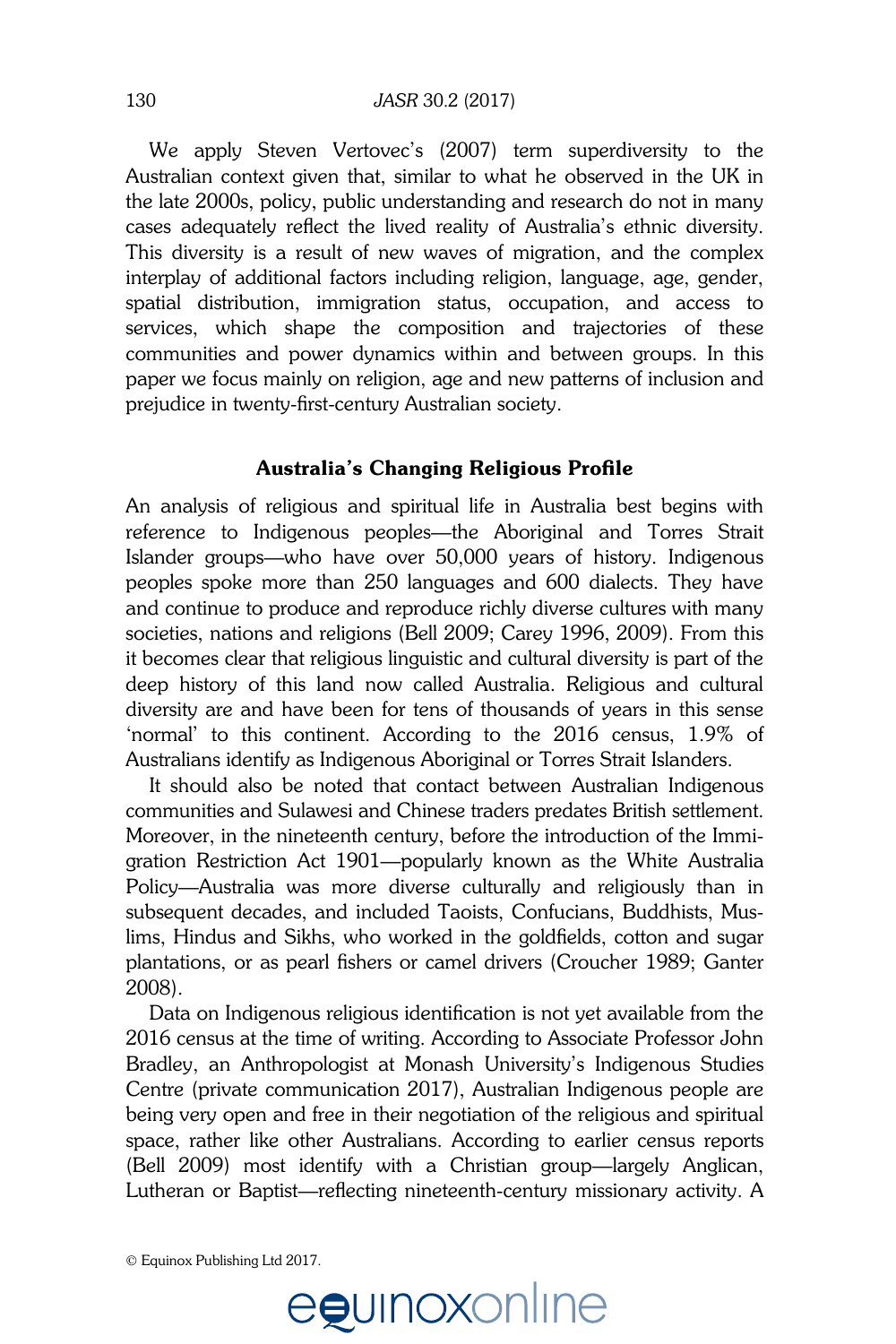small percentage, around 2%, report following traditional Indigenous religious practices. According to Bradley, Indigenous people are very likely to be traditional when in traditional communities, and are also currently picking and choosing among the wide variety of spiritual paths available. Bradley quoted a senior woman he has worked with for some time:<br>**Bradley** 

Look you know I love God, that missionary taught me well and I understand about the Father, Son and Holy Ghost, I pray every day too, church on Sundays and I teach my grandkids, but you know I still follow my own Law, from my father and grandfather, that same missionary told me to give it up, but you know he does not know the love I have for my Law, my country, he does not want to know, so I carry both ways.

There are now Indigenous Jews, Buddhists, Hindus, Mormons and Muslims. Bradley noted that Indigenous contact with Muslim cultures commenced well before white settlement and is reflected in sacred songs of great antiquity. Indigenous communities and Buddhists have also shared a long history of interaction in Australia, especially in the Far North (Croucher 1989).  $\mu$ iere are now mungenous dews, Duddinisis, Finidus, Monnons and  $\frac{1}{2}$ 

| $%$ in                | 1911 | 1947 | 1966 | 1991 | 2006 | 2011 | 2016 |
|-----------------------|------|------|------|------|------|------|------|
| Anglican              | 38.4 | 39.0 | 33.5 | 23.9 | 18.7 | 17.1 | 13.3 |
| <b>Catholic</b>       | 22.4 | 20.7 | 26.2 | 27.4 | 25.8 | 25.3 | 22.6 |
| <b>MCPRU*</b>         | 26.5 | 22.1 | 19.4 | 12.9 | 8.7  | 7.7  | 6.0  |
| Pentecostal+**        |      |      | --   | 0.9  | 2.7  | 3.3  | 3.7  |
| <b>CHRIST'N</b> total | 96.9 | 88.0 | 88.2 | 74.1 | 63.9 | 61.1 | 52.1 |
| <b>NONES</b>          | 0.2  | 0.3  | 0.8  | 12.9 | 18.7 | 22.3 | 30.1 |
| <b>Other Rels</b>     | 0.8  | 0.5  | 0.7  | 2.6  | 5.6  | 7.2  | 8.2  |
| No response           | 2.1  | 11.2 | 10.3 | 10.4 | 11.8 | 9.4  | 9.6  |

**Table 1.** Religious change in Australia: major groups (>3%) **ance 1.** Neiglous change in Australia. Alajor groups  $(20\%)$ 

\* Methodist, Congregational, Presbyterian, Reformed and Uniting

\*\* Pentecostal, plus 'Christian', 'Apostolic Church', 'Church of God', 'Australian Christian Churches', 'New Church Alliance', 'Faith Churches' so described and not further defined. Source: Australian Bureau of Statistics—various census reports compiled by G. Bouma.

Table 1 presents a time series of major religious groups in Australia post-1911. Each of these columns represents a specific 'generation'. People who were young in 1947, while the White Australia Policy was in full-swing, experienced Australia's religious profile in the way it was then. To them that pattern was and is 'normal' and many of them have difficulty coming to terms with Australia's changing religious landscape. When ...being Australian was synonymous with being British, the Church of research participants was experimented and the started and measurement of England was a bastion of English cultural heritage and...Presbyterians... England was a bashon of English edition nemage and.... resoytendis...<br>of Scottish' ancestry (Frappell 2002), and British Protestants dominated religious, cultural and social life and were seen as the 'norm' (Hogan 1987). As a result, some older generation conservative policy makers'  $\alpha$  scottish ancestry (Frappeli 2002), and british Protestants dominate

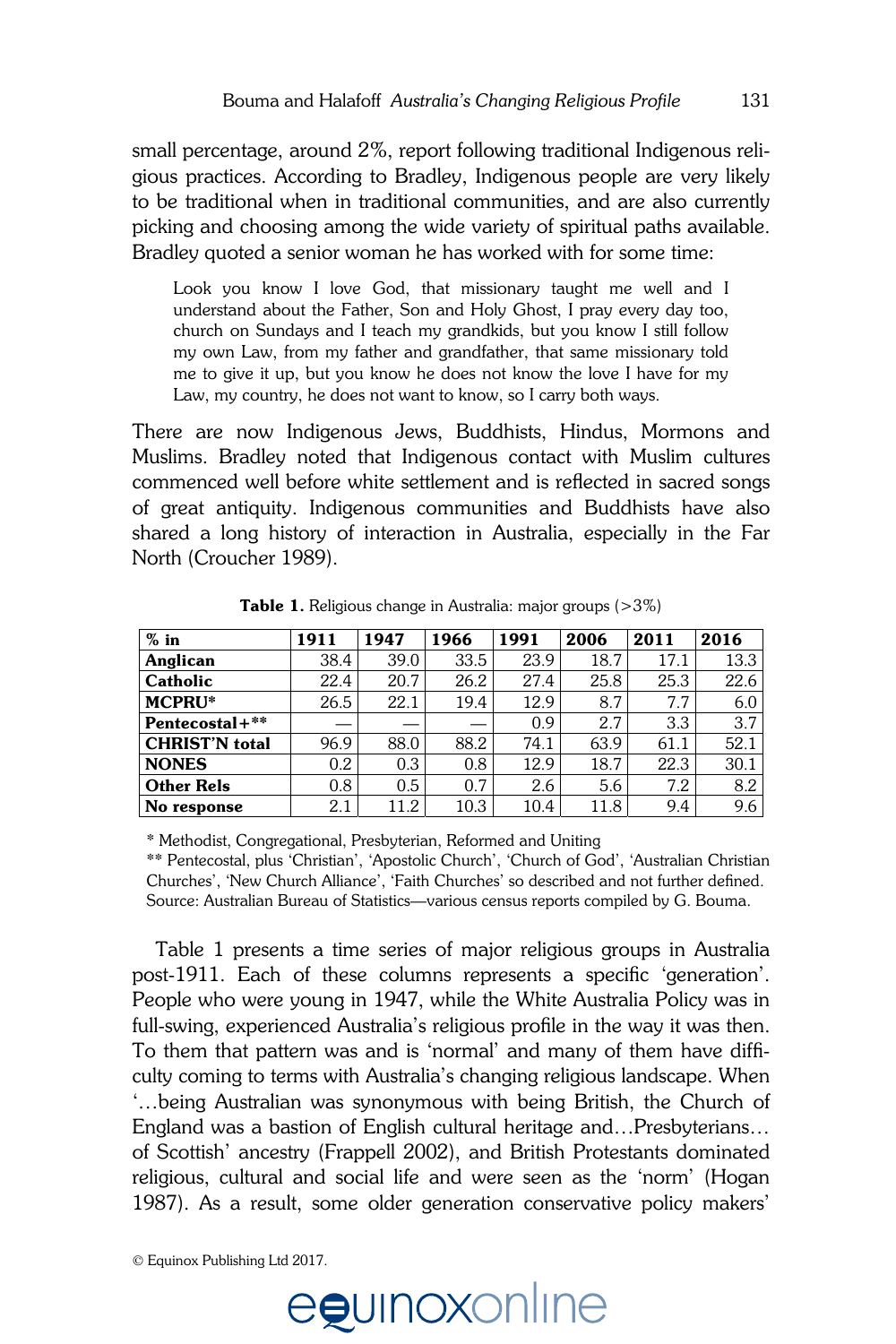attempts to relate to religious issues often seem to be addressing a world that has now passed, or to be striving to (re)establish a nostalgic memory of a golden age, one of a white, Christian Australia.

The major changes since the 1970s include the fact that Anglicans and *Studies* British Protestants no longer rule the roost as they did before this (Hilliard 2002). For many decades the major division in Australian society was **Guidelines for submission**  between Protestants and Catholics (Hogan 1987; Dixon 2005; Bouma 2006). In 1947 Anglicans, Methodists and Presbyterians combined to comprise over 60% of the population, with Catholics at 20.7%. The Christian percentage has declined significantly to 52.1% in 2016, basically halving since 1911. By contrast, there has been a substantial and steady **Initial submissions**  increase in the percentage of those declaring that they have 'no religion', increase in the percentage of those declaring that they have no religion, than Christianity have also risen to 8.2%. The non-response rate held at just above 10% from the time it was permitted not to respond, but has come down by 2 percentage points in the 2011 and 2016 censuses. These respondents have moved to declare 'no religion' or to nominating references. The counterment is a possible indicator that religious identity—including a religion, which is a possible indicator that religious identity—including declaring 'none'—has increased in salience along with the increasingly unavoidable presence of religious diversity, particularly its visible forms.  $\alpha$  as an author, and  $\alpha$  is the instruction of  $\alpha$  in submission. The instruction of  $\alpha$ Authors should be a submission of the submissions, when  $\frac{1}{2}$  revised versions, and revised versions, and  $\frac{1}{2}$  revised versions, and  $\frac{1}{2}$  revised versions, and  $\frac{1}{2}$  revised versions, and  $\frac{1}{2}$  revise

There is a group that has been hidden (whether deliberately or not is unknown) in the usual presentation of Census results—those belonging to Pentecostal and Charismatic churches. Those reporting such an affiliation have been constant at  $1.1\%$  for many years. However, there is another category—Christian n.f.d. (not further defined)—which has demonstrated **Review process** significant growth (80%), increasing from  $1.6\%$  in 2006 to 2.6% in 2016. This category, according to the ABS footnote to the relevant tables, includes those who nominated the 'Apostolic Church', 'Church of God', Australian Christian Churches' (Formerly Assemblies of God), 'New Church Alliance' and 'Faith Churches', each of which are in the Pentecostal, Charismatic, and emerging church sector of Christianity. When combined, following the ABS Classification of Religious Group (ABS 2016), this group comprises  $872,929$  people and forms  $3.7\%$  of the population, making it the same as the Uniting Church at 870,183 people. These two categories are now tied for the fourth largest religious group in Australia. In descending order, the largest religious groups are: Nones, Catholic, Anglicans, and Pentecostal tied with Uniting. Given that those buttinum is tables, the contact the authors with example the authors in the authors in the authors in the authors before in the authors before in the authors before submitting with 'Pentecostal' groups are much more likely church regularly, the impact of this group has been underestimated and its role in public policy is not taken as seriously as it should be. for contributors and conceptly charge of contributing. We  $t$  final value to see the final version to the included  $\frac{u}{v}$  with  $\frac{u}{v}$  respectively.

Among smaller religious groups, the 2016 census reveals that there are now more Muslims  $(2.6\%)$  than Presbyterians  $(2.3\%)$ . There are more Buddhists  $(2.4\%)$  and Hindus  $(1.9\%)$  than Baptists  $(1.5\%)$  or Lutherans

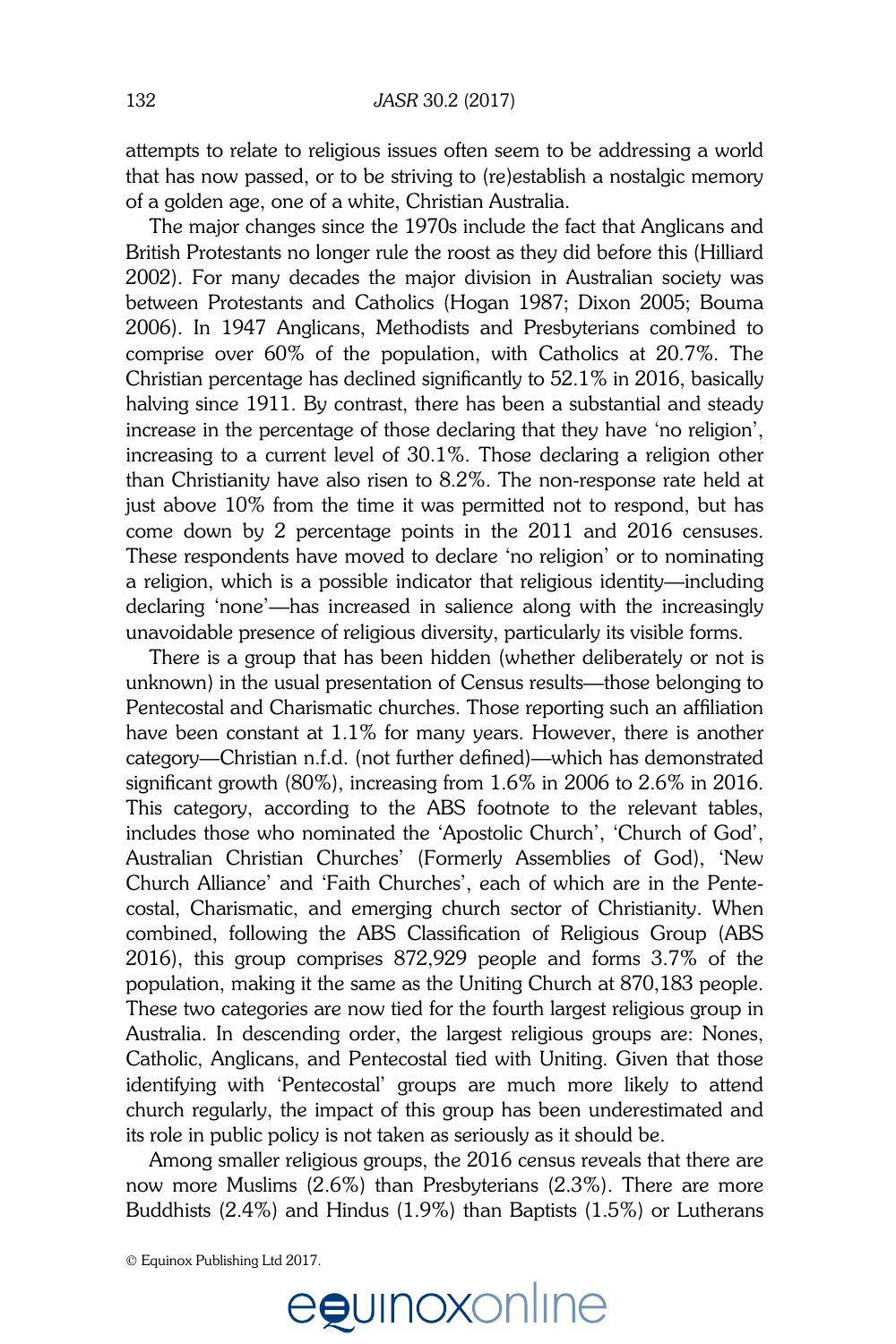(0.7%), and more Sikhs (0.5%) than Jews (0.4%). This religious profile is radically different to that found in 1947 or 1966 or even as recently as 1990. Australia's population has grown significantly in size but even more so in religious and ethnic diversity. Dealing with these realities is a major solution of the studies of the studies of the studies of the studies of the studies of the studies of the studies of the studies of the studies task of religious groups and governments (Bouma 2011, 2012; Possamai )<br>2000. Junn 2000b: Halafoff 2013) 2009; Jupp 2009b; Halafoff 2013).

Since European settlement Australia's religious profile has been a function of migration (Jupp 2009a). According to the 2016 Census over  $25\%$  of Australians were born overseas, and over  $50\%$  were either born overseas or had one or more parent who was born overseas. The changing patterns of migration are reflected in both the rise and fall of religious groups and changes to their internal composition and diversity (Jupp 2009b). The 1901 White Australia policy favoured British migrants and  $\overline{a}$ helped sustain the Anglican, Presbyterian and Methodist churches. The high water mark for Anglicans in Australia was 1921 when 43.7% of the population nominated the Church of England as their religion. Migration after World War II brought British and Northern European migrants, Anglicans, Dutch Reformed and Jews. As the 'White Australia' policy was miground, Buth Holdman and Sond Holdman Holdman poncy was<br>gradually disbanded, later migration from Southern Europe brought Italians, Greeks, and then Egyptians, Turks, Cypriots and Lebanese and also South East Asian migrants including Vietnamese, Cambodian, Thai and Laotians (Jupp 2009b). Recent migration has been from South Asia, swelling the numbers of Hindus (up 145% from 2006) and Sikhs (up 248% since 2006). While Catholics lost absolute numbers in the last five years, their growth has been the product of substantial migration since World War II and recent migration from many countries has lessened the **Review process** loss (Dixon 2016). However, recent controversies surrounding the Catholic church, particularly related to the Royal Commission into Institutional Responses to Child Sexual Abuse, appear to have taken their toll on membership (Cahill and Wilkinson 2017). journal ordinal composition and diversity (out and to facilitate the facilitation with counterful adopted blocks If you wall it and recent implation from many countries has resseried to public Studies  $\frac{1}{2}$ 

The religious landscape is most definitely changing, away from a predominantly white, Christian society, to a much more multicultural, multifaith and non-religious one. This is a reality being at once embraced and resisted by many, particularly those who feel that their once privileged social and economic positions and values are being challenged. We will discuss this in more detail in the concluding section of our paper. community wine, children society, to a much more municulated

## **Australia Compared**

The data presented in Table 2 compares Australia's religious profile with that of selected other countries, most quite similar to Australia, being former British colonies and English-speaking nations, with France as a contrast. This diversity has been discussed in greater depth elsewhere he data presented in Iable 2 compares Australia´s religious profile wi

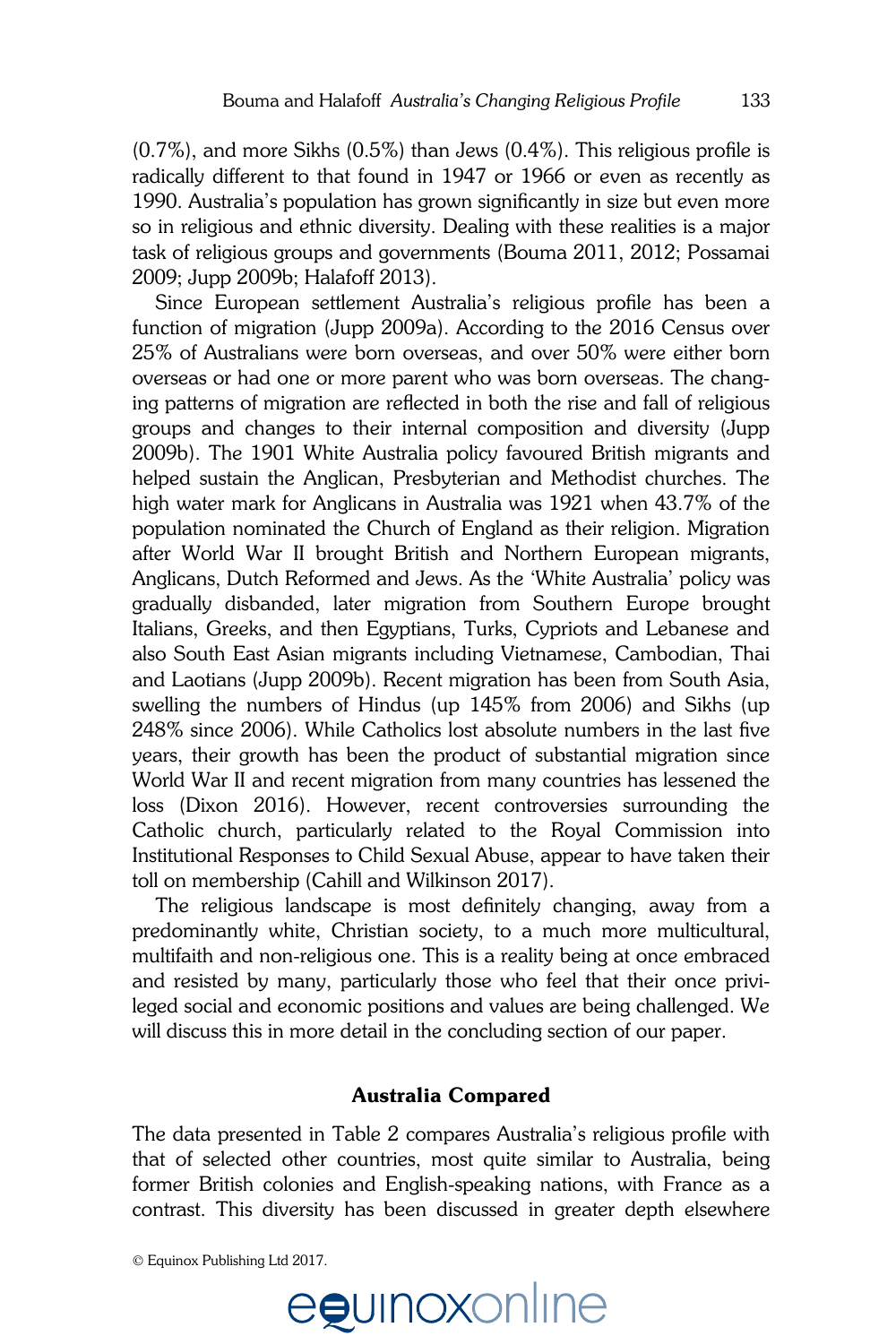(Bouma 2016). The main points of difference include the fact that Australia has three substantial minority religious communities—Muslims, Buddhists and Hindus—as a result of its geographical proximity to Asia. Moreover, given current rates of migration from South Asia, Hindus in *Sociolinguistic Studies*  Australia will certainly number well over 2% in 2021. Canada and the Australia will certainly number well over 2% in 2021. Canada and the<br>United Kingdom have substantial Muslim populations, but are exceeded by France, which like much of the rest of Europe has a Christian cultural base to which more-or-less welcomed Muslims have been added historically and currently, through guest worker programs, migration and refugee settlement. Those declaring that they have 'no religion' is at or approaching 30% in most countries with the exception of the United States, which in some ways is the most predominantly Christian and least religiously diverse of these nations. ates, which in some ways is the most predominality Christian and lea.

|                 | $AUS^*$ | NZ/A | UK   | <b>CAN</b> | <b>USA</b> | FR           |
|-----------------|---------|------|------|------------|------------|--------------|
| Christian       | 52.1    | 57.0 | 71.1 | 67.3       | 78.3       | 63.0         |
| <b>Buddhist</b> | 2.4     | 1.6  | 0.4  |            | $1.2\,$    | 0.5          |
| <b>Muslim</b>   | 2.6     | 1.2  | 4.4  | 3.2        | 0.9        | 7.5          |
| Hindu           | 1.9     | 2.1  | 1.3  | 1.5        | 0.6        | $<$ 0.1 $\,$ |
| Jew             | 0.4     | 0.2  | 0.5  | 1.0        | 1.8        | 0.5          |
| <b>None</b>     | 30.1    | 36.6 | 21.3 | 23.7       | 16.4       | 28.0         |

**Table 2.** Religious Diversity Compared ( $%$  In 2010/16 $*$ )

Source: Pew 2012, \*ABS 2017,

 The future of religious diversity in Australia depends, as it has since European settlement, on migration and to a lesser degree on fertility. Migrants tend to be comparatively young and fertile, meaning that groups such as Muslims, Buddhists, Hindus and Sikhs are likely to grow through such as mashins, Badanists, militatis and similis are many to grow incough<br>both immigration and reproduction yet do so from a low percentage of the population. Moreover, fertility rates of migrants tend to become closer to that of the larger population the longer they are in Australia. However, given their age profile (see Table 3), Anglicans, Presbyterians, Uniting and Jews are not likely to enjoy growth from high rates of fertility. Given low rates of fertility and low rates of retention, these groups are in decline and aging (see Table 4). Finally, conversion plays only a small part in changes to the religious profile of Australia. any immigration and reproduction yet do so from

Table 3 compares the age distribution of several of Australia's religious groups. Nones, Pentecostals, Christian n.f.d., Hindus and Muslims are skewed toward younger people. Catholics have a distribution that closely corresponds to the broader national pattern. Anglicans, Uniting, Presbyterians and Jews are seriously skewed toward the elderly, with nearly terians and Jews are seriously skewed toward the elderly, with nearly  $60\%$  of their populations over  $45.$  As one participant in a focus group we recently conducted as part of an ARC discovery project among students rails and bews are seriously shewed toward the elderly, with the the

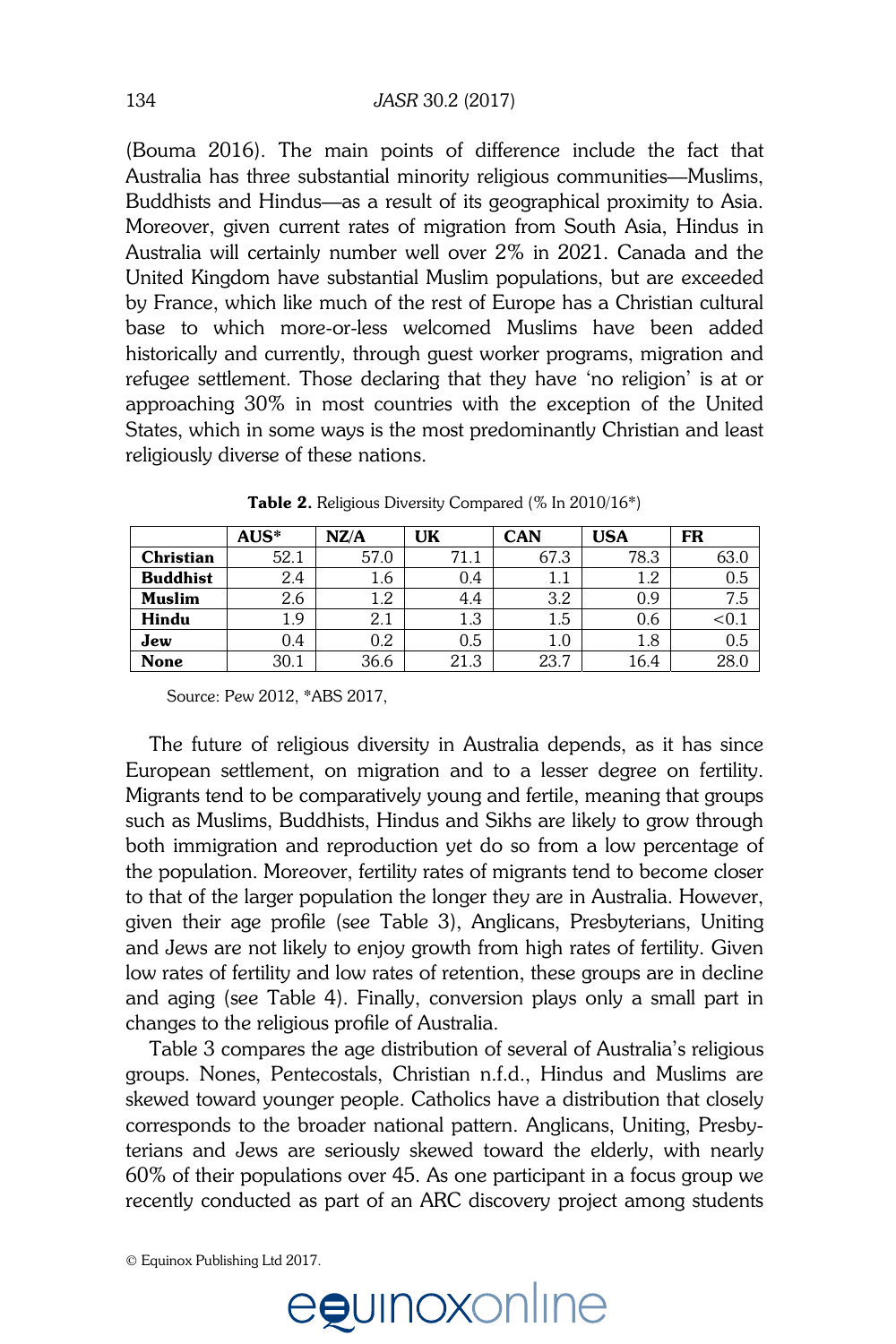born after 2000 said of a suburban Melbourne Anglican parish: 'That's where old people go'. The age distributions point toward continued decline for the British Protestants as the elderly die and are not 'replaced' by similar numbers from younger cohorts. Catholics will likely retain their *Sociolinguistic Studies*  position as the numerically strongest Christian group, largely as a result of position as the numencally strongest Christian group, largely as a result of<br>migration, and are served by the most extensive array of social, health and welfare organisations as well as by many parishes (Dixon 2005).

|                       | $0 - 24$ | $25 - 44$ | 45-64 | $65+$ |
|-----------------------|----------|-----------|-------|-------|
| <b>None</b>           | 37.3     | 32.0      | 21.7  | 9.0   |
| <b>Catholics</b>      | 32.3     | 25.1      | 26.0  | 16.6  |
| <b>Anglicans</b>      | 21.9     | 19.3      | 31.2  | 27.6  |
| Uniting               | 21.1     | 17.8      | 30.9  | 27.6  |
| Christian n.f.d.      | 35.4     | 28.6      | 24.6  | 11.4  |
| <b>Pentecostals</b>   | 37.5     | 34.0      | 24.3  | 4.2   |
| <b>Buddhists</b>      | 26.6     | 36.1      | 28.3  | 9.0   |
| <b>Hindus</b>         | 32.8     | 50.8      | 12.8  | 3.6   |
| <b>Muslims</b>        | 44.5     | 36.4      | 14.3  | 4.8   |
| <b>NATIONAL TOTAL</b> | 31.4     | 27.8      | 25.0  | 15.8  |

**Table 3.** Religion by Age (% in Australia 2016)

Source: ABS 2016 Census compiled by G. Bouma Source. ADS 2010 Census complied by O. Dou

#### **Diversity and Change at a Local Level** processity and change at a Local Level

To get a picture of religious diversity and change at a local level we selected the city of Stonnington, which is one of the more affluent suburbs of Melbourne. The proportion of major religious groups is given in Table 4. Melbourne has one of the largest Greek Orthodox communities outside of Greece, but this is beginning to decline as migration slows and the group ages. Jewish communities have also long settled in the city of Stonnington, which explains their much higher percentage here than in other parts of Melbourne. The wealthy and Melbourne The mature of this area may account for the lower percentage 'establishment' nature of this area may account for the lower percentage of Muslims and Buddhists, who are represented in higher numbers in the outer suburbs. In the past five years Stonnington has witnessed a very large number of new high-rise apartments being built with a surge in its population of young adults. This is possibly reflected in Stonnington's migher percentage of 'nones' compared with the national average. It may possibly also account for the rise in Hindu numbers, which were very disproportionately represented in the 25–34 age range. If you be the publication of the publication in *Sociolinguistic Studies*, your publication in *Sociolinguistic Studies*, which is studies on the sociolinguistic Studies, you have studies in *Sociolinguistic Studies*, whic special transmitting tables the guidelines of the guidelines on preparing and submitting and submitting and submitting and submitting and submitting and submitting and submitting and submitting and submitting and submittin  $t_{\text{total}}$  and account for the nse in Final numbers, which were very

An understanding of decline is helped by examining the recent changes in numbers identifying as Anglican in the city of Stonnington, which is well served by about twelve Anglican Churches, some of the most prominent in Melbourne—St John's Toorak, St George's Malvern,

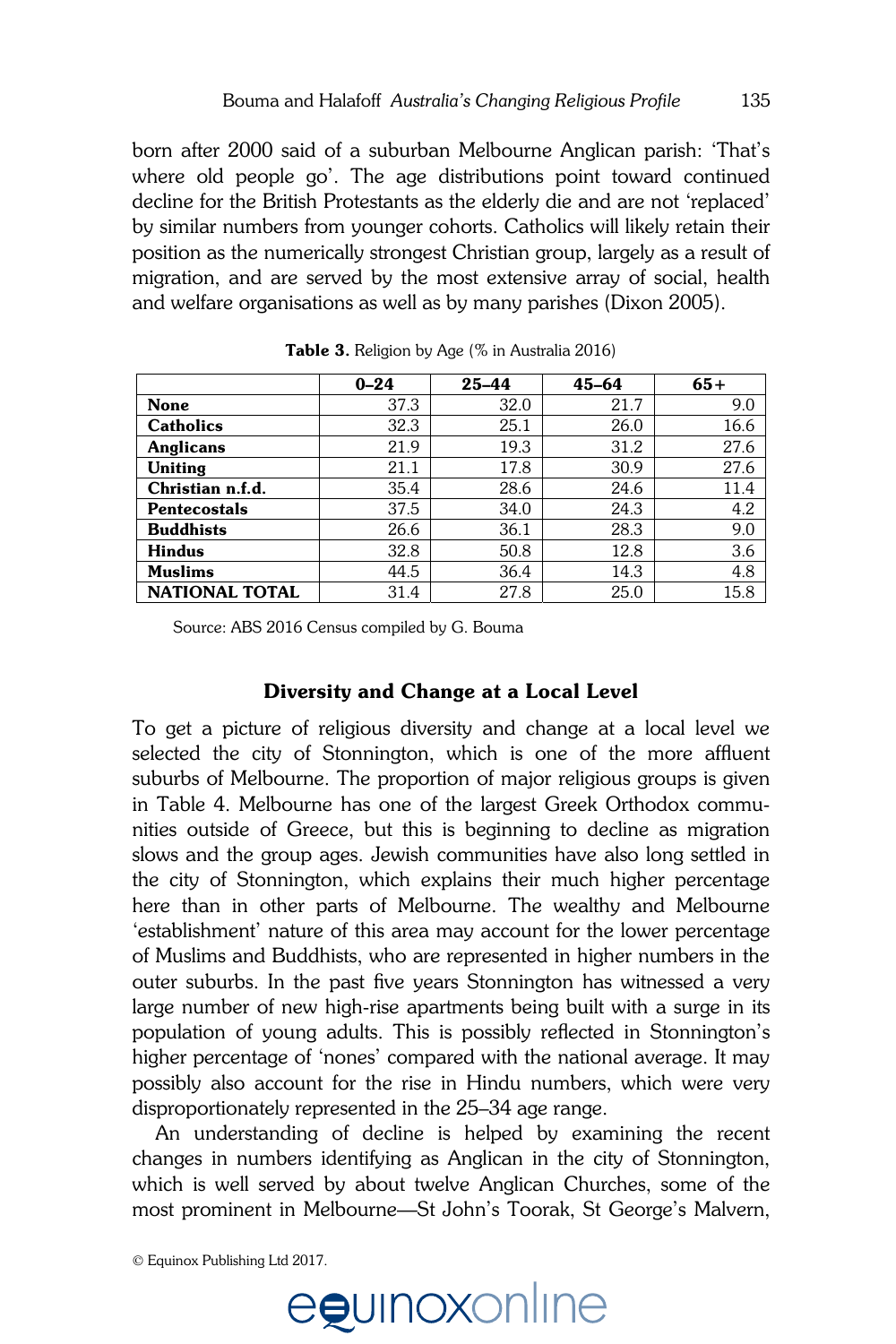Christ Church South Yarra and others—along with elite Anglican schools. Table 5 presents telling evidence about the Anglican Church. At each age category the Anglican Church loses from 25% to 47% of those who had declared ten years before that they were Anglican. The large loss among *Sociolinguistic Studies*  those who were 0–14 in 2006 and 15–24 in 2016 is usual in censuses as mose who were 0–14 in 2006 and 15–24 in 2016 is usual in censuses as<br>the earlier census declaration would likely have been made on behalf of the child by a parent and the next one by the person as a young adult. However, failure to retain does not stop there. Anglicans seem to just keep leaving. A study of ex-Anglicans is called for. Any commercial establishment suffering losses like this would conduct exit interviews, and seek the advice of those who had left. **Initial submissions** 

|                  | <b>Stonnington</b> |      |         | <b>Melbourne</b> |  |
|------------------|--------------------|------|---------|------------------|--|
| Year             | 2006               | 2011 | 2016    | 2016             |  |
| <b>None</b>      | 21.1               | 27.5 | $38.5*$ | 31.5             |  |
| <b>Anglicans</b> | 16.9               | 14.9 | 11.2    | 7.6              |  |
| <b>Catholics</b> | 21.3               | 20.8 | 19.2    | 23.4             |  |
| Eastern O        | 6.0                | 5.7  | 5.0     | 4.3              |  |
| Judaism          | 5.1                | 4.9  | 4.0     | 0.9              |  |
| Uniting          | 4.4                | 3.6  | 2.4     | 2.3              |  |
| <b>Muslim</b>    | 1.1                | 1.2  | 1.0     | 2.8              |  |
| <b>Buddhist</b>  | 2.5                | 2.7  | 2.4     | 3.5              |  |
| Hindu            | $1.5\,$            | 2.3  | 2.4     | 1.1              |  |

**Table 4.** Religious Groups as a Percentage of the Population

Note: Stonnington grew 12.2% 2006–2016 from 89,885 to 100,832. \*There was a substantial jump in 25–34 year old population from 18,220 to 24,674 (35.4%) due to a spate of new apartment construction.

| Age in 2006                                   | number in 2006 | number in 2016 | Loss    |     |
|-----------------------------------------------|----------------|----------------|---------|-----|
| $0 - 14$                                      | 2179           | 1160           | $-1019$ | 47% |
| $15 - 24$                                     | 1693           | 1238           | $-625$  | 37% |
| 25-34                                         | 2092           | 1309           | $-783$  | 38% |
| $35 - 44$                                     | 2233           | 1674           | $-559$  | 25% |
| $45 - 54$                                     | 1991           | 1442           | $-549$  | 28% |
| 55-64                                         | 2023           | 1470           | $-553$  | 27% |
| $65 -$                                        | 1337           | 923            | $-414$  | 31% |
| Source: ABS Census 2016, compiled by G. Bouma |                |                |         |     |

**Table 5.** Anglican Retention 2006–2016 in Stonnington **Lable 5.** Anglican Retention 2006–2016 in Stonnington

any part of another work. If you are contains from other works, especially from other works, especially from other works, especially from other works, especially from other works, especially from other works, especially f

Brown and Woodhead (2017) paint the picture for the Church of England's declining numbers—boring services, failure to recognise the final version to the state in the state is to be indicated. ministry of women, and being on the wrong side of moral issues such as the recognition of same-sex couples. As reasons for the fall of Anglicans in Australia, Stolz et al. (2017) and Bouma (2014) point to the massive competition from secular agencies and organisations for the provision of regiant studenting numbers of connig services,

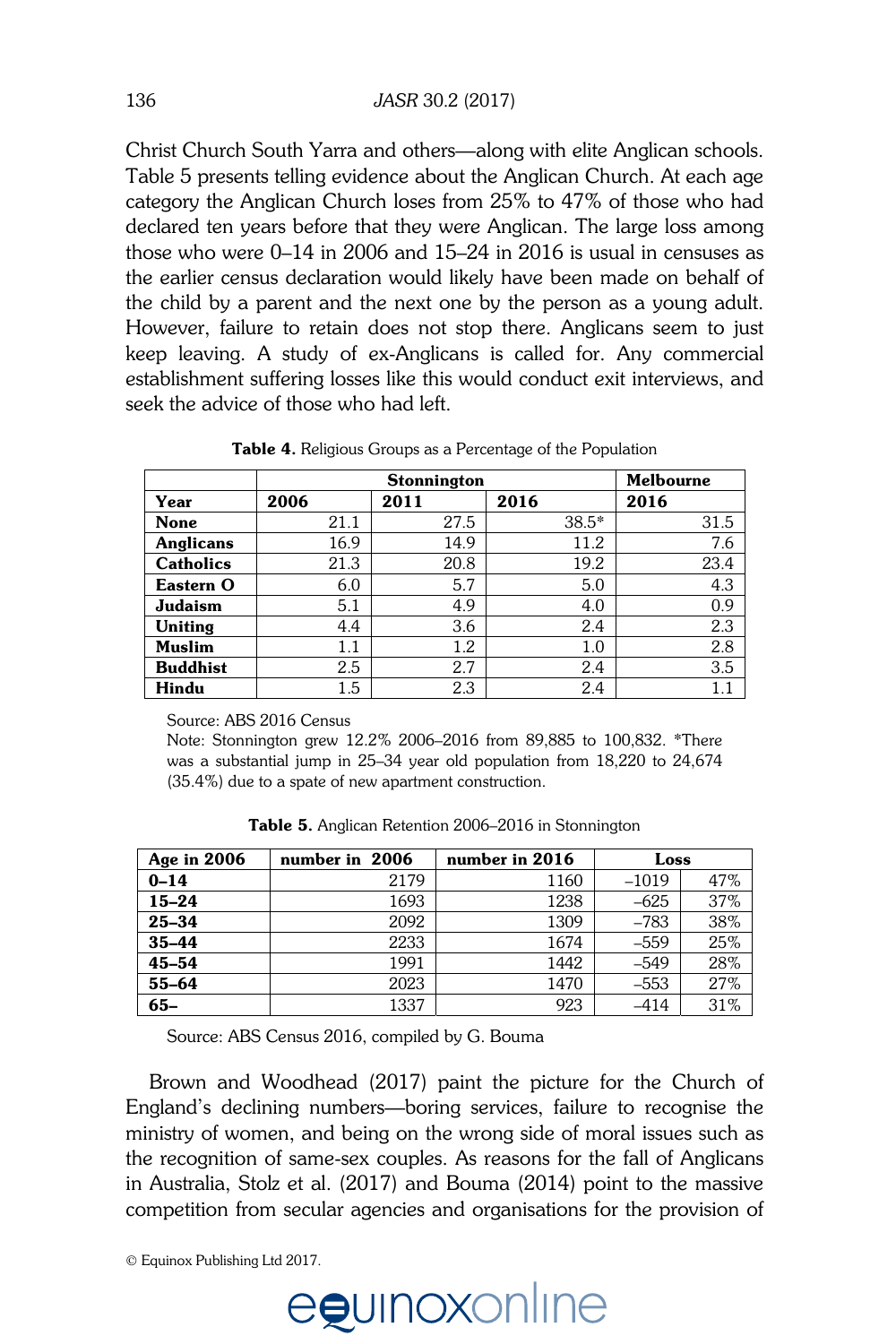social security, entertainment, community, opportunities to serve and meet people—the welfare state, the internet, coffee shops, gyms, the movement of women into employment outside the home, reactions against patriarchy, and more. From one perspective the churches have *Sociolinguistic Studies*  failed to keep up with consumer preferences and from another the railed to keep up with consumer preferences and from another the<br>churches are the victims of a massive change and increase in the ways human needs and wants are supplied (Bouma 2014).

# Who Are the Nones?

As seen in the city of Stonnington case study above, those declaring that they have 'no religion' are a rising proportion in all Western nations and many times the largest case of respondents to questions on religious on many forms the largest group of respondents to questions on religious on many forms are largest group of respondents to questions on religious identity (see Table 3, Pew 2012). Woodhead (2016a) observes that a majority of respondents to recent surveys in the UK report no religion, heralding a substantial change in British culture. Recent demographic developments similarly reveal a new religious context in Australia with the growth of a major non-religious sector. For 'nones' religion is identified as and consured vertice, submissions and practices, and a unstitutionalised belief, formal organisations and practices, and a montationalised belief, formal organisations and praefices, and a<br>community dominated by the old, males, patriarchal attitudes and, to put it simply, 'not-us' (Mason, Singleton and Webber 2007; Cusack 2011). Woodhead points to the pluralisation and liberalisation of society and ethics rendering religion a choice, and to the fact that in reaction to these processes religious groups have become less plural and more conservative, thus leaving the option of participating less possible for young people (2016a). What do we know about Australian 'nones'? **Review process**  $\mathbb{R}$ uthors who are use the vectors  $\mathbb{R}$  is the vector of  $\mathbb{R}$  and  $\mathbb{R}$  is the vector that  $\mu$ ,  $\mu$  and  $\mu$  and  $\mu$  and  $\mu$  and  $\mu$  and  $\mu$  and  $\mu$  and  $\mu$  are continuous. Julig people (2010a). What up we know about **Australian indies**, you

A window on 'nones' and young people is provided by a national random survey of 1,258 Australians over 18 conducted by The National Church Life Survey organisation in December 2016. The NCLS reported in one of their bulletins that responses to this survey revealed three patterns of religion among Australians—Nones, SBNR (Spiritual, but not parterns or religion unlength the tunning the formula, our thermal contributors religious) and Religious and Spiritual. Figures supporting the existence of 'nones' is found in the data from this sample: 36% said religion was unimportant; 25% said religion was of little importance to them; 54% never or hardly ever pray; and 68% never or less than once a year attend religious services. There appear to be at least two types of 'nones': those who are irreligious, for whom religion is meaningless, and a few who are actively anti-religious (Mason et al. 2007; Barna 2013). If they are under actively and religious (mason of all 2007, Barna 2010). It lives are analy<br>30 years old, many have a 'Whatever' attitude toward religion (Mason et al. 2007; Halafoff and Gobey forthcoming). Our preliminary research among Australian millennials has provided us with even greater insights on the meaning of 'Whatever'. This does not mean indifference, not caring or ignorance. Indeed, a better description of the attitudes and complex tables tables tables pay submitting the submitting and submitting and submitting and submitting and submitting and submitting and submitting and submitting and submitting and submitting and submitting and submittin  $\sigma$  years old, many have a vinalever almude

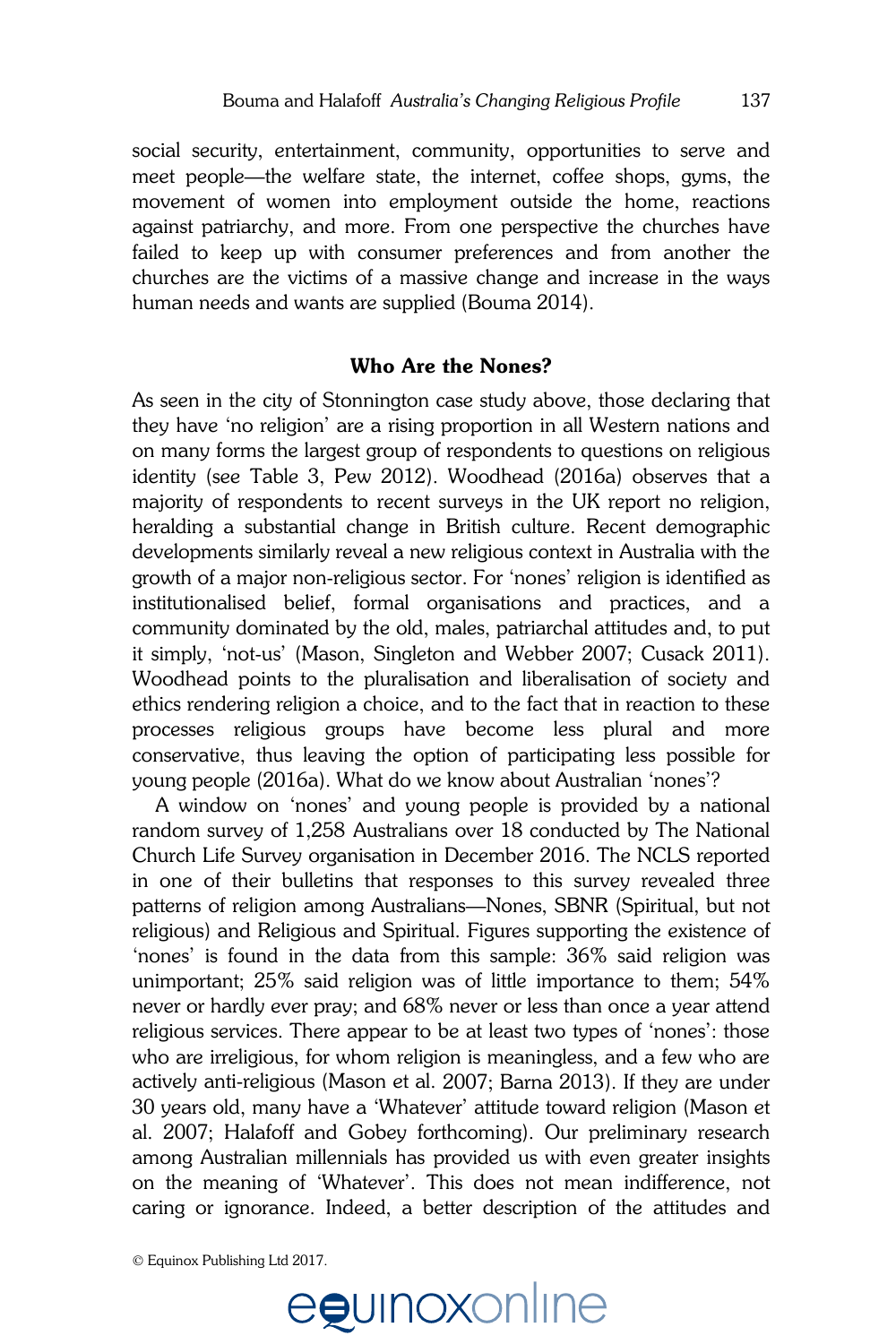behaviours of those born this century relative to religious diversity is that they are *awash, but not adrift in a sea of diversity*. Superdiversity, of all kinds—cultural, religious, non-religious, gender and sexuality, and multispecies—is an everyday part of their lived reality, be they non-religious or  $\frac{1}{2}$ religious, and for the most part they seem to be respectful of it. This is rengious, and for the most part they seem to be respective of it. This i<br>currently being investigated in more detail by the present authors.<sup>1</sup>

Evidence for the existence of SBNR (spiritual but not religious)—those who meditate, contemplate, express gratitude, are thoughtful, mindful, discuss meaning, volunteer, sacrifice, celebrate, are open to the 'more than' and engage in 'world repairing' (Woodhead 2016b) activities often in groups or networks including those found online—comes from these responses to the NCLS survey of Australians: 45% said they believe in  $\frac{1}{100}$  Cod; another 20% cannot choose, are agnostic; 28% said they have had a mystical or supernatural experience, either positive or negative, which they have no doubt was real; another 34% said 'no they have not had such an experience, but I believe it could happen or know someone who has'; and 30% pray/meditate more than weekly.  $\mu$ , another zo  $\omega$  cannot choose, are agriculty, zo  $\omega$  said they have ride

When we raise the existence of SBNRs we observe that they are despised by two groups. First, the religious who judge them as inadeacepised by two groups. That, the religious who judge them us made<br>quate, not up to standards since they have no creed, no head office, no clergy, no depth while hoping that they might wind up in church, synagogue, mosque, temple when they see the light, or tire of their shallow ways. And second, the Secularists who cannot believe their eyes and ears and judge them as 'irrational', or think it is just a passing phase on the way to atheism. **Review process** ale, not up to standards since they have

## **Young People and Religion**

.<br>A cluster analysis was employed by The National Church Life Survey to determine the distribution of religious styles in the whole sample and among young people 18–29 years of age. The variables used to distinguish clusters were responses to: 'To what extent do you see yourself as a religious person?' 'To what extent do you see yourself as a spiritual person?" 'How important is religious faith or spirituality in shaping your life decisions?' Three clusters emerged in the analysis. clusier analysis was employed by The Franchian C

Nones' comprised 39.9% of the national sample and 41.6 % of 18–29 year old respondents. Nones also declared that they have no religion, that they were atheist or agnostic, never attend religious services, do not pray or meditate and have not had mystical experiences. INOTES COMPISED  $39.9\%$  of the national sample and  $41.0\%$  of  $10-2$ 

'SBNRs' comprised 16.9% of the national sample and 16% of those 18–29 years old. SBNRs also declared that they have no religion, but a copyright and the continues to confirm the total that the confirm that the confirm that the confirm of

1. See future publications arising from our Australian Research Council (ARC) study on 'Young Australian's perspectives on religious and non-religious worldviews' (2016–2019). statements.

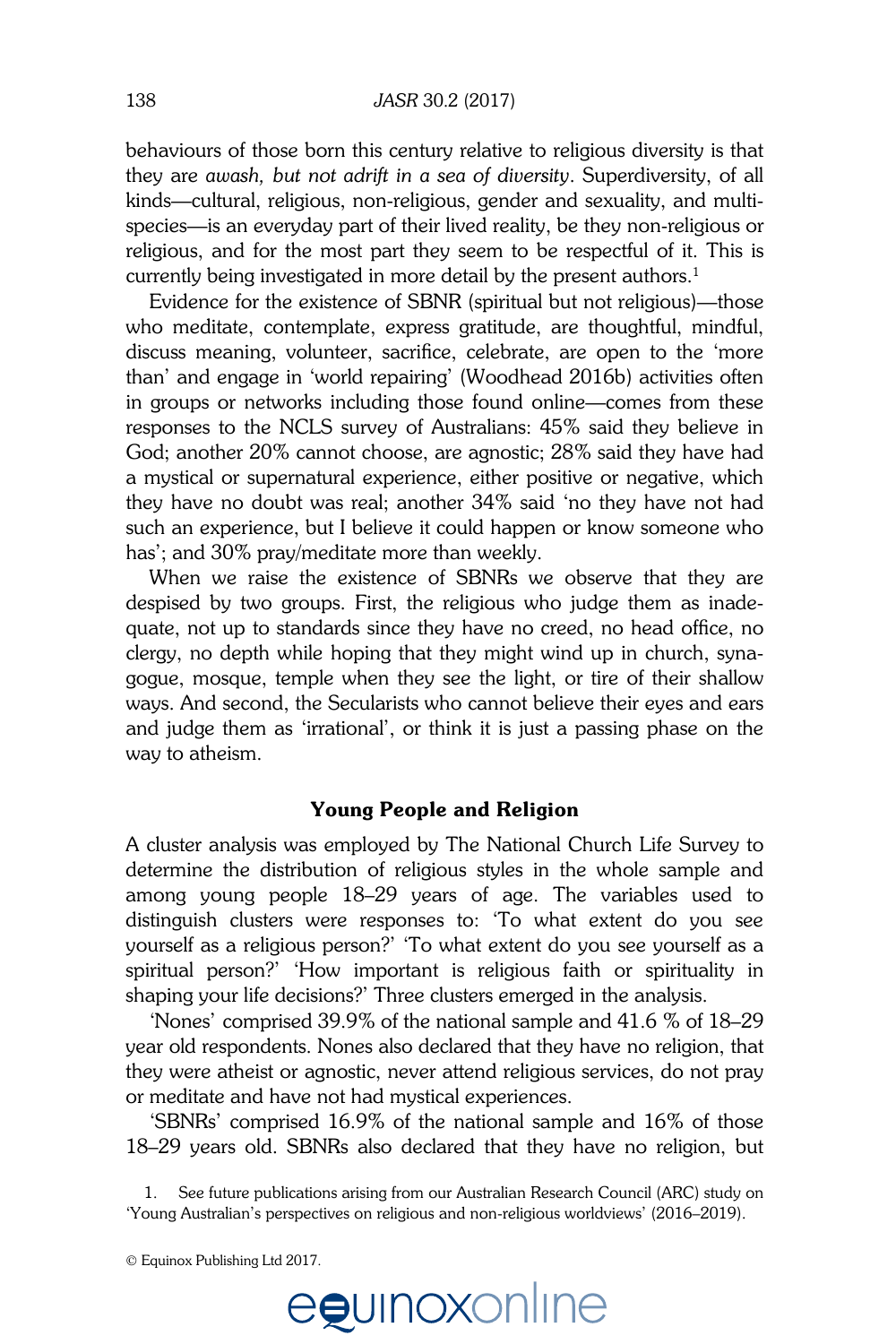believe in a spirit/life force, that they do not attend religious services, and hardly ever pray/meditate. SBNRs were the most likely of the three clusters to have mystical experiences.

 'Religious and Spiritual' comprised 43.3% of the national sample and *Sociolinguistic Studies*  42.4% of those respondents 18–29 years old. This cluster identified with 42.4% of those respondents 10–29 years old. This cluster identified with<br>a religion, reported that they attend services infrequently, but that they frequently pray/meditate.

Statistically significant differences in the national sample were found among the clusters. The SBNRs were slightly more likely to be women. They were the most likely to take action to reduce their impact on the environment. The Nones were the least likely to do unpaid voluntary work, then the SBNRs and especially the Religious and Spiritual. Nones work, then the obtains and especially the risingleds and opinidal. Tones and were the least likely to have had contact with Indigenous Australians, people of other religions or recent migrants to Australia. There was no appreciable difference by birthplace or by age except for there being very few SBNRs in the  $70+$  category. we are towest level of equivation, were signly frole linely to be fried.

It should be noted that while many studies of religion and youth in Australia have stressed secularism, individualism and consumerism in the rtashama have shessed seemanshi, marviadamshi and consumerishi in the<br>shaping of young Australian's religiosity and in the decline of any religious affiliation (Mason et al. 2007; Possamai 2009; Cusack 2011) they may have, in our opinion these studies have paid insufficient attention to the young people who take their religious and non-religious identities seriously (Halafoff and Gobey forthcoming). It addition, it is clear from these data alone that the 'no religion' category is highly diverse and is not solely comprised of those who are anti-religion. Much more research is required to begin to appreciate the ways religious and non-religious Australians, especially young Australians, negotiate their lives, engage in worldmending, celebrate life events and sustain hope (Mason et al. 2007; Cusack 2011). While such activities have traditionally been associated with religious organisations and faith, it is clear that there is much going on outside these places that is both highly diverse and effective (Halafoff and Gobey forthcoming). iaping or young Australian s religiosity and If you can be written in the publication in the publication in the publication in the publication in the publication in the publication in the publication in the publication in the publication in the publication in the pub complex tables, please that is boun inging and so that encouraging and submit the guidelines of prediction of  $\frac{1}{2}$ 

 The census and the NCLS data reveal a new religious context, one that is at the same time more religious and spiritual and in many ways less traditionally religious (Woodhead 2016a). The continued presence of religious persons/communities who take their religions seriously means that there are fewer nominals. Much of the decline, for example, among that there are fourth from them of the final version, for enample, among Anglicans is of nominals—those who might have previously nominated Church of England as a way of indicating a vague allegiance to things English, but for whom that too has lost salience. At the same time many of those who remain Christian are more conservative than was the case thirty years ago (Bouma and Dixon 1986; Brown and Woodhead 2016), regions is or nominal those who might have

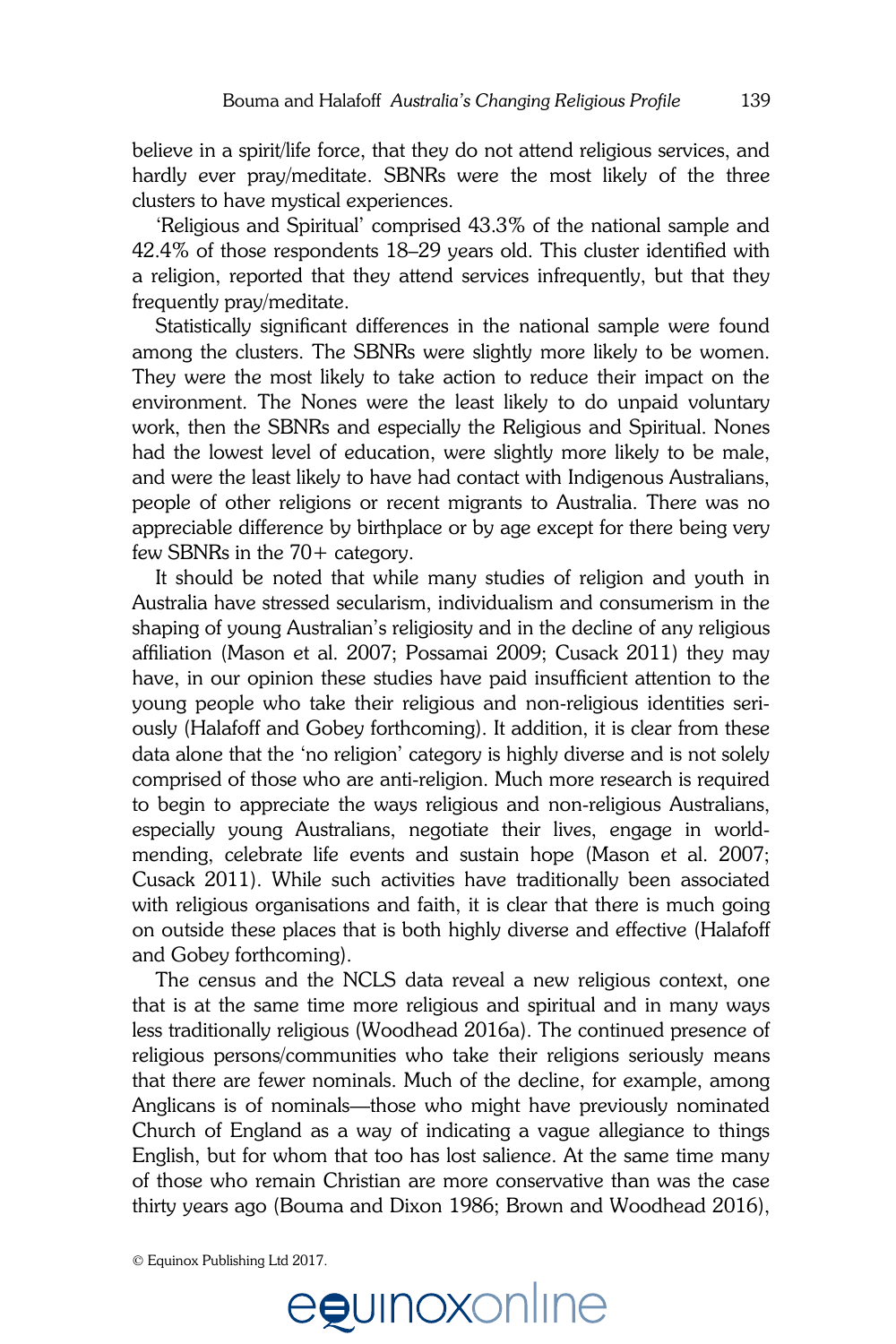and note the rise of the Pentecostal and Christian n.f.d. group. Moreover, migration has brought to Australia Christians, Buddhists, Muslims, Hindus, Sikhs, Jews, Baha'is and a host of others who take their religions seriously and who are not a hangover from the past but a twenty-first-*Sociolinguistic Studies*  century religious reality, fully engaged with the latest forms of communication, social media savvy, informed, and articulate. Most are **Guidelines for submission**  ready to let others be 'whatever', but some are not.

# Diversity Compounded—Internal Difference

To this point Australia has been viewed as a mosaic. Census data and analysis by religious group leads to assumptions that religious labels or identities refer to internally cohesive, monolithic groups. But what of religious of the methody conclude, monomine groups. But what or these 'one-colour' pieces in the mosaic of Australian religious groups? It is said that there are 1.6 billion ways to be a Muslim. Similarly, Anglican diversity is legendary and highly contested (Porter 2011). Moreover, while a few decades ago religious groups tended to be identified with particular ethnic groups—Anglicans were English, Presbyterians Scottish .<br>and Catholics Irish—now many religious groups are very diverse in terms and batholics then them many religiods groups are very arrested in terms of the ethnic origins of those who identify with them. Muslims come from over 60 countries, Buddhists from many backgrounds, and Catholics are no longer only Irish or Italian but from Vietnam, the Philippines or elsewhere (Jupp 2009a, 2009b). Hybridity and multiple identities are also increasingly frequent, and people are more likely than ever to change their religious affiliation within or across denominations over time men rengions diminately while the detector and **McGuire 2008**; Halafoff and Gobey forthcoming)  $\epsilon$  one-colour pieces in the mosaic or Australian religious groups: it also conduced appear on the covering the country of the covering  $\alpha$ If your submission is clearly understanding to public submission in *Sociolinguistic Studies*, you are studies, you

Religion and spirituality are in many ways out of the control of both 'church' and state. Religion is online, freely and immediately available at a click, in a way it was not in the past. This brings even more diversity. People's lived religious and spiritual experiences, and what people religious and non-religious hold as sacred, cannot simply be encompassed grow are non-rengious note as sacrow, cannot empty be encompassed<br>by ticking a single box of a Census question, as was clearly exemplified in the quotation in the opening section of this article from the Indigenous woman depicting lived religion (see McGuire 2008). As a result this kind of measure of religious identity tells us very little. Religious and nonreligious diversity make for a much more confusing and at times more contested policy context, given that many of Australia's policies and practices do not reflect the lived reality of superdiversity. We are also in new territory where some hard-fought-for rights and freedoms currently risk being overturned by pressure from conservative groups, which are strongly resisting this superdiversity. complex tables to the guidelines pay special attention to the guidelines on preparing and submitting and submitting and submitting and submitting and submitting and submitting and submitting and submitting and submitting a the final version to the final version to use the use the use the use the included is to be included, it is to be included, it is to be included, it is to be included, it is to be included, it is to be included, it is to b

Broadly speaking, the nones and the SBNRs are more likely to have more progressive cosmopolitan attitudes that respect diversity as long as

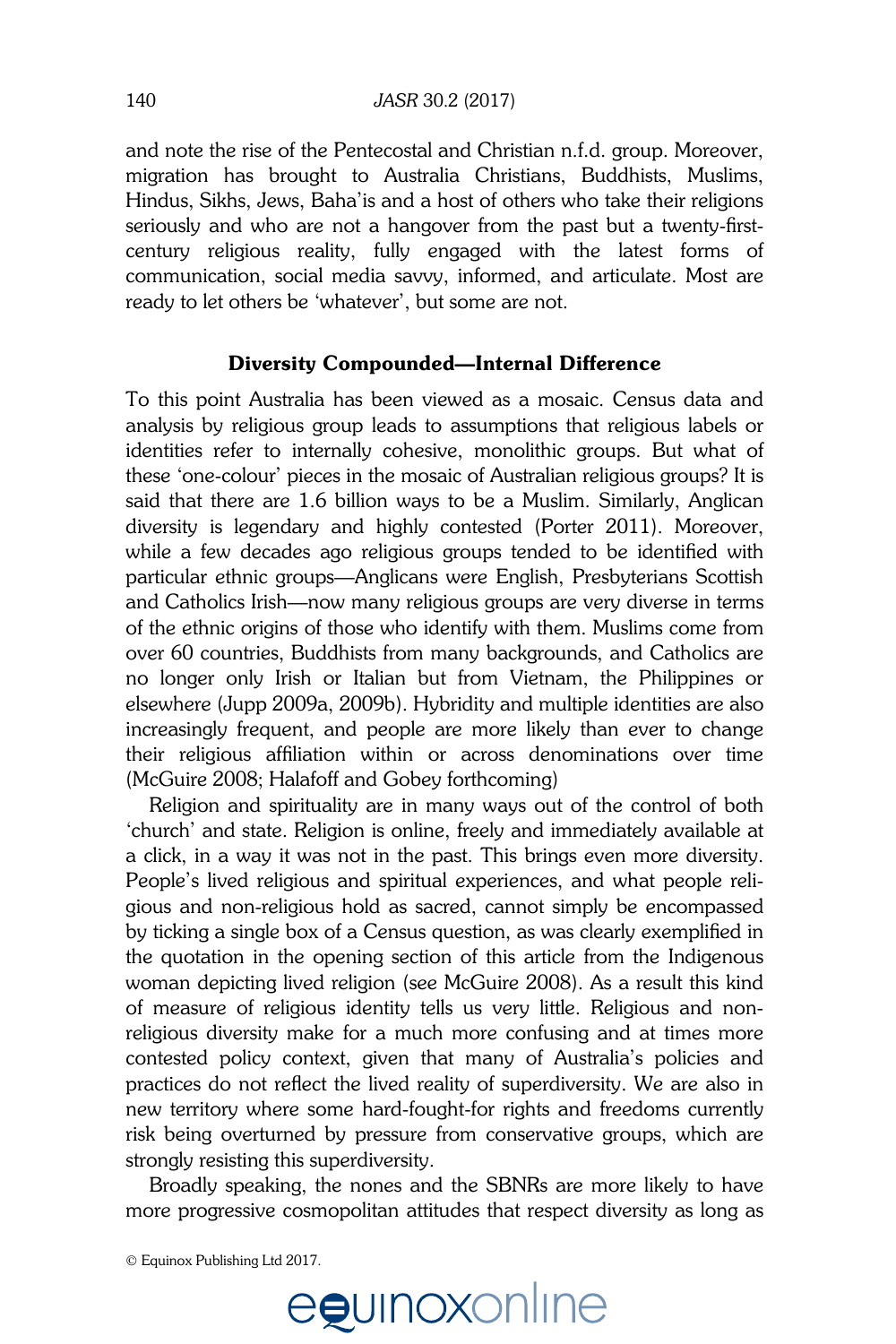one group's rights do not compromise the rights of others. The seriously religious may be either progressive or conservative, and this may include the Christian majority and other minority faith groups. There is a global trend for these conservative anti-cosmopolitan religious groups to align *Sociolinguistic Studies*  with conservative governments, and to push for religious rights to triumph with conservative governments, and to push for religious rights to triumph<br>over others. We are currently witnessing this play out in Australia's marriage equality debate, and in rising rates of Islamophobia. Older and less-educated Australians are most likely to reject immigration and cultural diversity (Markus 2016).

The influence that conservative Christian groups, including the growing number of Pentecostals, and Christians not further defined, have in the public sphere, on social media and on Australian policy should also not be underestimated (Maddox 2005, 2014). Neither should the fact that most politicians are from the Baby Boomer generation, and thus grew up in an artificially constructed white, largely Protestant Australia of long ago. Hope lies with the younger generations, in a time when more Generation Xs lead our government, and more Millennials—and the generations that follow them—are able to vote and assume positions of generations that renow them are done to vote and docame positions or power to protect the rights of all people and species in our superdiverse societies. By this time we may also have developed new ways of measuring and understanding their lived experiences of this superdiversity, well beyond the narrow categories available to us today. able spiele, on social field and on Hashailan policy should diso in and to protect the rights of all people and species in our superdiver

#### **References**  asked to submit no more than one article for review in a two-year period.

|             | ABS (Australian Bureau of Statistics)                                                                                         |
|-------------|-------------------------------------------------------------------------------------------------------------------------------|
| 2016        | 1266.0 - Australian Standard Classification of Religious Groups, 2016.                                                        |
|             |                                                                                                                               |
|             | Online: www.abs.gov.au/ausstats/abs $@.nsf/mf/1266.0$ .                                                                       |
| Barna       |                                                                                                                               |
| 2013        | Why You Don't Attend Church. Online: www.barna.org.frames/<br>methodology/; https://au.pinterest.com/pin/339951471846949476/. |
| Bell, Diane |                                                                                                                               |
| 2009        | Aboriginal and Torres Strait Islander Religions. In Jupp 2009c: 69-96.                                                        |
| Bouma, Gary |                                                                                                                               |
| 2006        | Australian Soul: Religion and Spirituality in the 21st Century.                                                               |
|             | Cambridge University Press, Melbourne.                                                                                        |
| 2011        | Being Faithful in Diversity: Religions and Social Policy in MultiFaith                                                        |
|             | Societies. Australasian Theological Forum, Adelaide.                                                                          |
| 2012        | Beyond Reasonable Accommodation: The Case of Australia. In                                                                    |
|             | Reasonable Accommodation: Managing Religious Diversity, edited by L.                                                          |
|             | Beaman, 139-64. University of British Columbia Press, Vancouver.                                                              |
| 2014        | What Happened to British Protestants? In Re-imagining Church: Positive                                                        |
|             | Ministry Responses to the Age of Experience, by G. Rose, P. Hughes                                                            |
|             | and G. Bouma, 5-18. Christian Research Association, Melbourne.                                                                |

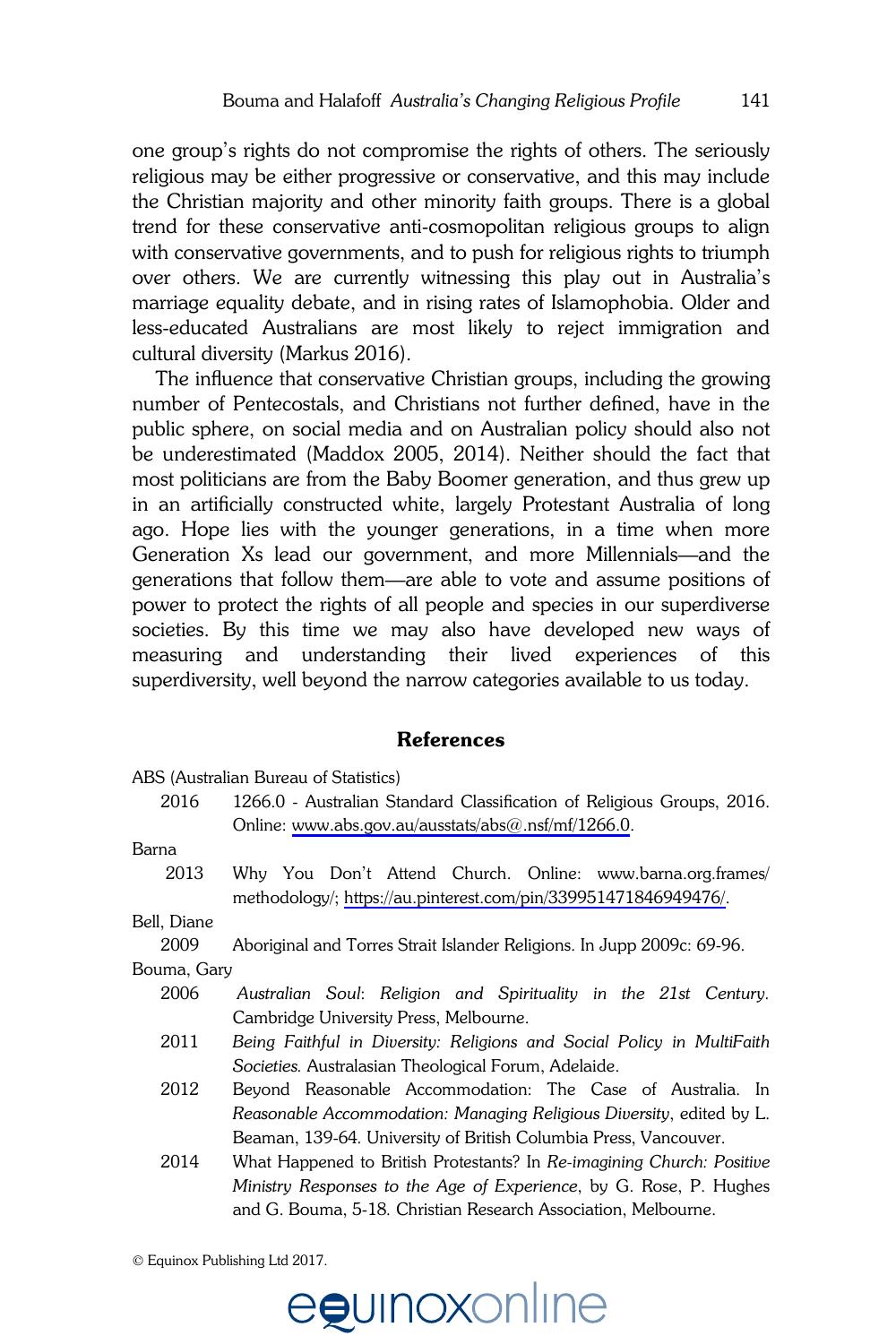2016 The Role of Demographic and Socio-cultural Factors in Australia's Successful Multicultural Society: How Australia Is Not Europe. *The Journal of Sociology* 52: 750-71.

#### Bouma, Gary, and Beverly Dixon

 1986 *The Religious Factor in Australian Life.* MARC, Melbourne. *Sociolinguistic Studies*  **Guidelines** for submission **for submission** 

### Brown, Andrew, and Linda Woodhead

 2016 *That Was The Church That Was? How the Church of England Lost the English People.* Bloomsbury, London. *of <i>Sociolinguistic Studiessics, Studies*. Submitted articles are substituted articles and Peter Wilkinson

<sup>Carm</sup>, *Des, and Feter whikinson*<br>2017 • Child Sexual Abuse in the Catholic Church: An Interpretive Review of *the Literature and Public Inquiry Reports.* RMIT Centre for Global **Initial submissions**  Research, School of Global, Urban and Social Studies, Melbourne.

#### $C$ arey, Hilary website at will need to registe at will need to register with the register with the register with the register with the register with the register with the register with the register with the register with

- 1996 Believing in Australia: A Cultural History of Religions. Allen & Unwin, Sydney.  $S$ udhe  $u$ .
- 2009 An Historical Outline of Religion in Australia. In Jupp 2009c: 5-21.

#### Croucher, Paul  $\sum_{n=1}^{\infty}$  are not also accept articles in Spanish, Galician, Galician, Galician, Galician, Galician, Galician, Galician, Galician, Galician, Galician, Galician, Galician, Galician, Galician, Galician, Galician, Galic

1989 Buddhism in Australia, 1848–1988. New South Wales University Press, Kensington. references. But are included that include the total word in the total word count.  $\frac{1}{2}$  submissions, where  $\frac{1}{2}$  is revising to revised versions, and are versions, and are versions, and are versions, and are versions, and are versions, and are versions, and are versions, and are versions, and a

#### Cusack, Carole  $s$ and reviewing. Authorstian reviewing. Authorstian reviewing. Authorstian affiliations and institutions affiliations affiliations affiliations are very set of  $\mathbb{R}^n$ .

2011 Some Recent Trends in the Study of Religion and Youth. *Journal of Religious History 35(3): 409-18. Doi: [https://doi.org/10.1111/j.1467-](https://doi.org/10.1111/j.1467-9809.2011.01078.x)*  $9809.2011.01078.x.$  $9809.2011.01078.x.$ 

## publishing a relation of the stated article elsewhere, the stated article elsewhere, the stated article elsewhere, the stated article elsewhere, the stated article elsewhere, the stated article elsewhere, and the stated ar

- 2005 The Catholic Community in Australia. Openbook Publishers, Adelaide, rev. edn.
- 2016 The Catholic Community in Australia: A Profile by Dr Bob Dixon. Online: [http://catholicschoolsguide.com.au/catholic-education-featured](http://catholicschoolsguide.com.au/catholic-education-featured-articles/faith-and-spirituality/the-catholic-community-in-australia/)oninc. The process is consequenced by the catholic stations catedral reduction  $\frac{1}{2}$  and  $\frac{1}{2}$ . ances/iami-and-spimually/me-camolic-community-in-australia/.

#### Frappell, Ruth  $a$ ppen, revinsions asked for publications as format ready for publication.

2002 Imperial Fervour and Anglican Loyalty 1901–1929. In *Anglicanism in* Australia: A History, edited by Bruce Kaye, 76-99. Melbourne University Press, Melbourne. **For contributors any figures** available on the journal includes any figures and figures and figures and figures or  $\mathbb{R}^n$ 

#### $\mathsf{Ganter}\xspace$ ,  $\mathsf{Regina}\xspace$

 2008 Muslim Australians: The Deep Histories of Contact. *Journal of Australian Studies* 32: 481-92. Doi: [https://doi.org/10.1080/14443050802471384.](https://doi.org/10.1080/14443050802471384) 2008

## Halafoff, Anna **Permissions and copyright**

- resessen, runse<br>2013 – The Multifaith Movement: Global Risks and Cosmopolitan Solutions. Springer, Dordrecht. and the manguin moderness. Soour mote and cosmoponium column figures, tables, poetry etc., please contact the authors and publishers before submitting
- Halafoff, Anna, and Laura Gobey  $\,$
- forthcoming 'Whatever'? Religion, Youth, and Identity in 21st Century Australia. In Youth, Religion and Identity, edited by Peter Beyer, Spencer Bullivant and Paul Gareau. Brill, Leiden.

<sup>©</sup> Equinox Publishing Ltd 2017.